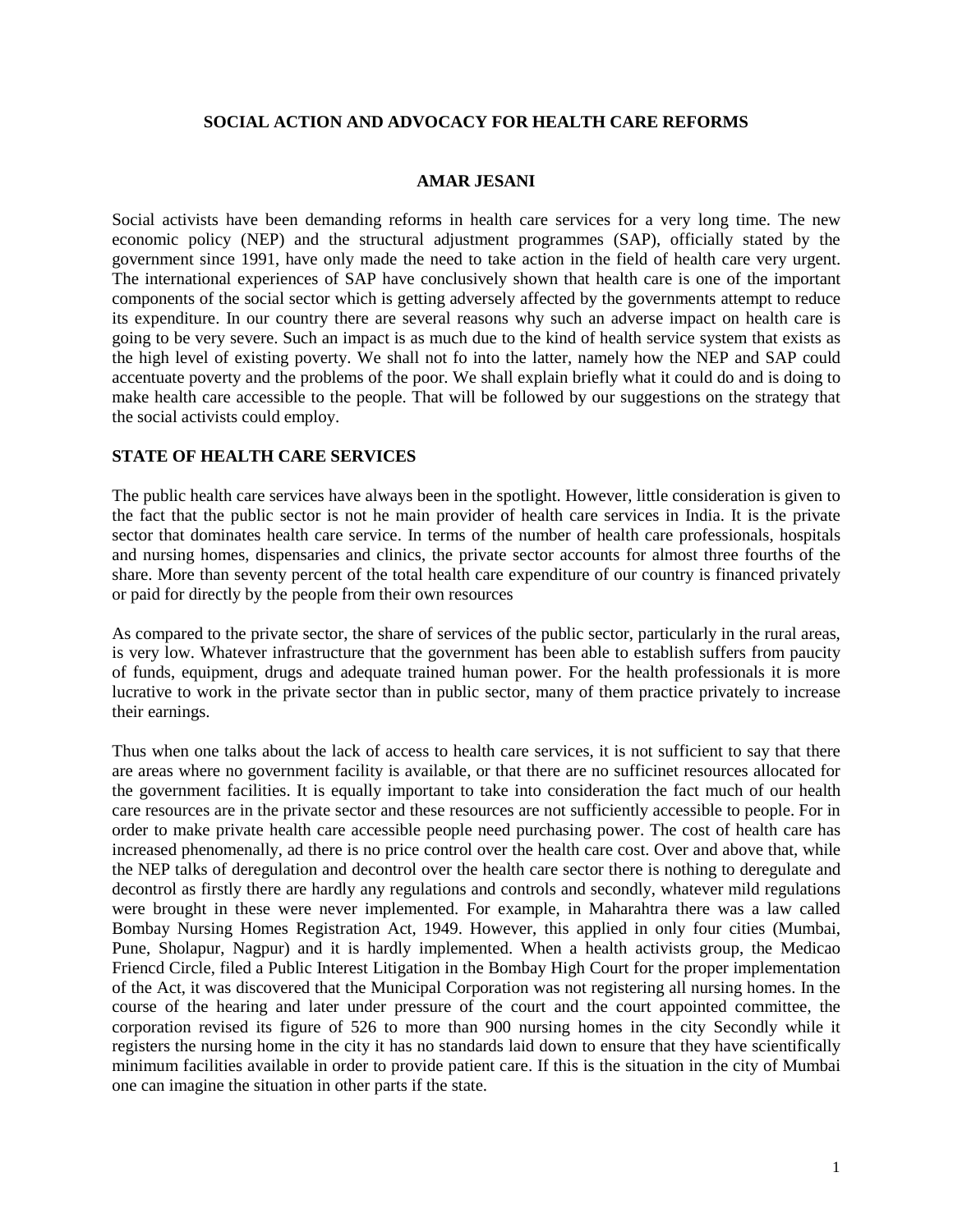In short, the private sector which is dominant in health care creates barriers to accessibility by its high cost and yet, to the paying public, there is no guarantee that they would get quality care. This flows from lack of government regulation on the private sector. Instead of the much maligned license and permit raj what we witness is a jungle raj, or no social gal and n accountability, in the private health care sector.

Further, ther is a growing body of evidence suggesting that since the starting of the NEP and the SAP, there has been further deterioration of the public sector health care services and the cost of health care has increased several fold. A study done in Gujarat has shown that in the last few years, the poor people have been forced to spend high amounts to get private health care as free government service is not available. Further the poor are spending on this cost of health care by taking credit from informal sources (e.g. money lenders) thus getting trapped into the debt. In our recent study of patients in a public hospital in Mumbai we discovered that the middle classes and high-income groups hardly use the hospital, the chief users are the poor. Thus, whenever government services are available, despite all bad publicity of the quality if care given, the poor are using it as when it is not available, they are forced to buy it from the private sector. In the process they ruin themselves economically.

## **STRATEGIC ISSUES FOR ADVOCACY AND ACTION IN THE HEALTH CARE SECTOR**

It follows from our description of the health care scenario that if one wants to make basic health care available to all people in our country. It is no use just reforming the public sector alone. Whatever is done in the public sector due to its smaller share of health care resources, it would remain inadequate to meet the needs of all. Of the public sector alone is asked t meet the social goal, it would get over burdened resulting in more inefficiency. Thus, the first important issue in framing a strategy for action in the health sector is that the strategy must be holistic, encompassing all sectors, public, private and voluntary.

The second issue is that all sectors must work together to meet the goal. In other words, the health care planning should not be limited to the public sector (as has been hitherto done), but it must also bring the private and voluntary sectors under its perview.

Thirdly, past experiences have shown that if our advocacy relies only on the bureaucrats, health professionals and private providers for achieving goals, then the red-tapism corruption profits-motives would invariably defeat all the good work undertake, There is no way in which one can make health care pro-people without directly bringing some amount of peoples control over the health care providers.

Thus, within the wider and comprehensive national health plan, one needs to decentralise and provide a role for the users in the management of health care institutions.

Fourthly, the empowerment of people, by formalising their rights vis-à-vis health care providers is a must for motivating people to take initiative. Here, the struggle for patients rights, action for getting compensation from the providers when they are negligent, pressure on the professionals to self-regulate themselves as per their code of the ethics etc., are the most important areas for social activists to gradually strengthen the peoples movement in the field of health care.

The fifth issue is concerned with the larger goal of making health care a fundamental human right of people. At present such constitutional rights have not been given by most of the countries including India, to their people. In our laws, particularly those concerning municipalities there is a stipulation that they should be providing some health care. The courts have also upheld pleas that such local bodies cannot stop making provision of health care under any pretext. However, since ht quality, and coverage of health to be provided have not been legislated, the authorities are able to frustrate the law by making the public